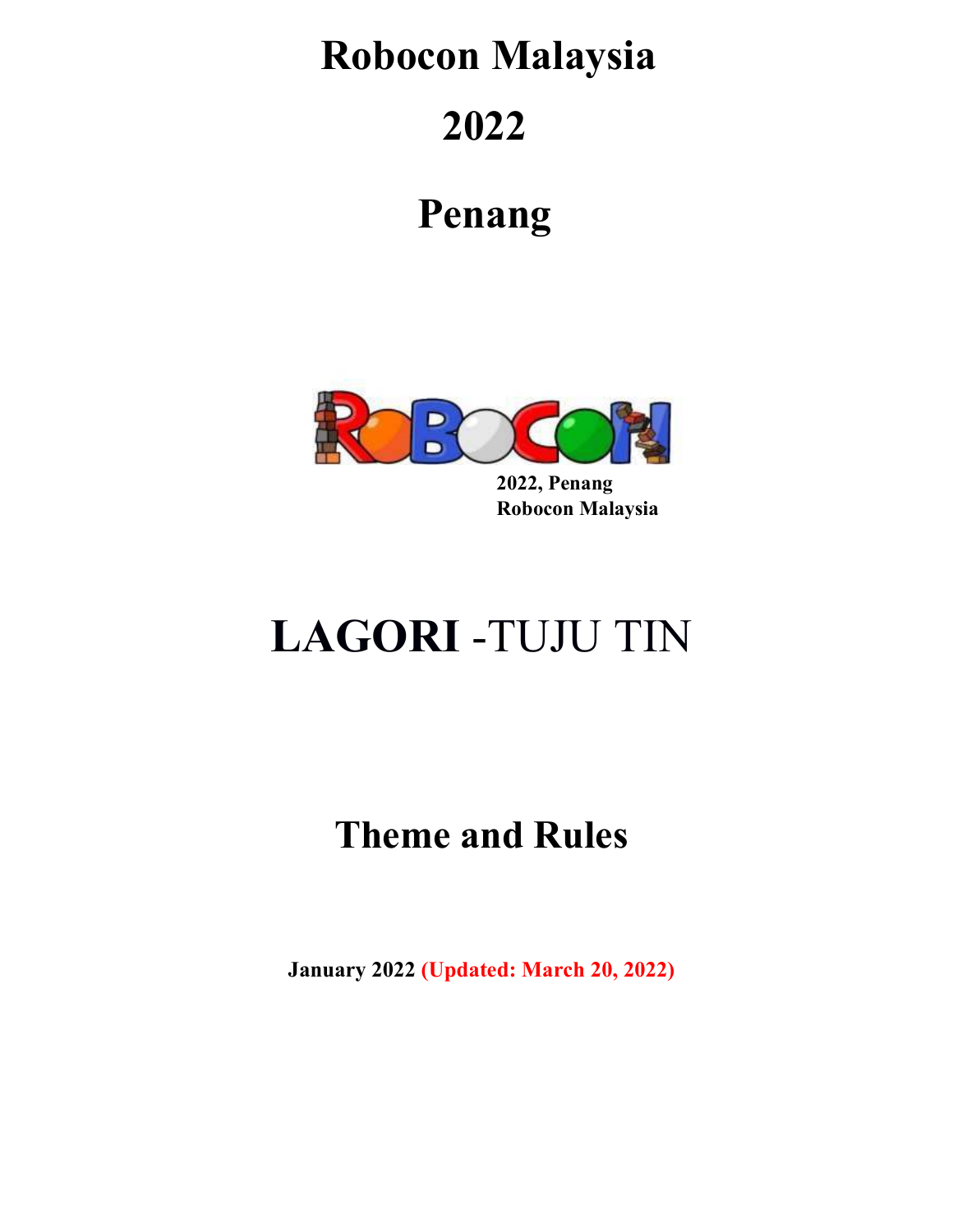## **Introduction**

India as the host for Asian-Pacific Broadcasting Union (ABU) Robot Competition 2022 (Robocon 2022) has proposed a traditional game, Lagori as the basic idea for the 2022 competition. In Malaysia, a similar game is known as Tuju Tin or Baling Tin. Hence, the theme for Robocon Malaysia was decided as Lagori-Tuju Tin to relate to the Malaysian Game and infuse the Malaysian flavour for the competition. The game is between two teams (Team 1: "Seeker" and Team 2: "Hitter") and the game starts by throwing a ball by the seeker to break a stone tower called "Lagori" (figure below). While the seekers try to pile up the stones again, the hitter throws balls to interrupt them.



The game of Tuju Tin or Baling Tin was commemorated in year 2000's Pos Malaysia Stamp as Malaysian children traditional game is shown in figure below.



Robocon Malaysia 2022 Theme and Rules are adopted from ABU Asia-Pasific Robot Contest 2021 Game Theme and Rules (http://www.robocon2022.com).

- A) Each team must build two Robots (Robot 1 (R1), Robot 2 (R2)).
- B) There are 2 Rounds ( $1<sup>st</sup>$  Round,  $2<sup>nd</sup>$  Round) per game.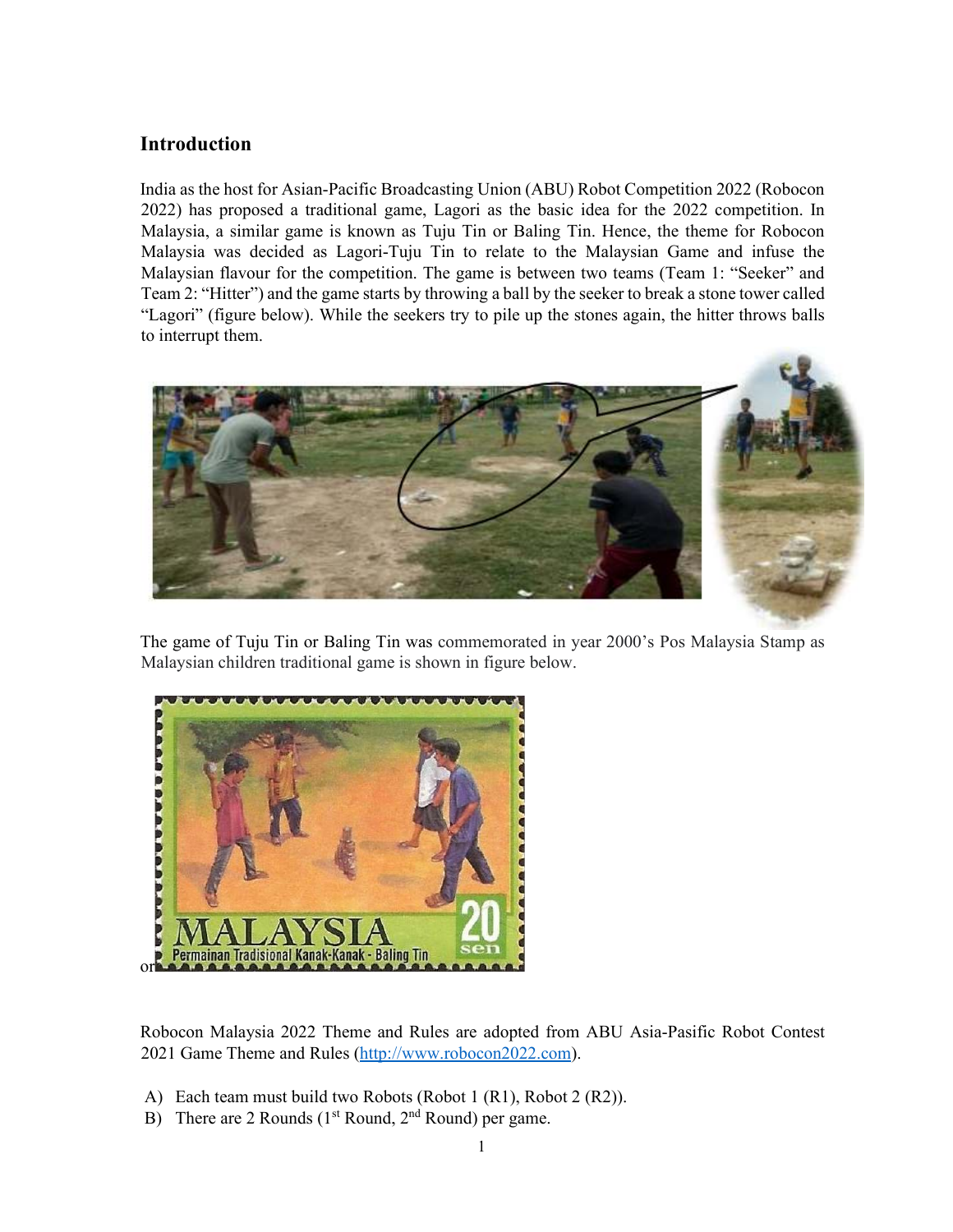- C) The referee will give each team the role of Seeker or Hitter. The role will be reversed for each Round, i.e., in the 1<sup>st</sup> Round, the Red Team will be Seeker and the Blue Team will be Hitter. In the 2nd Round, the Red Team will be Hitter and the Blue Team will be Seeker.
- D) When the Round starts, Seeker will throw balls to break the Lagori discs and pile them up in the original order. The team will get points according to the number of broken Lagori discs and the piled-up Lagori discs.
- E) Hitter throws balls to prevent Seeker from piling up Lagori discs.

#### **Name and role of the robots**

|                       | Red Team Robot 1 |           | Robot 2               | Blue Team   Robot 1 |           | Robot 2               |  |
|-----------------------|------------------|-----------|-----------------------|---------------------|-----------|-----------------------|--|
| 1 <sup>st</sup> Round | Seeker           | Seeker R1 | Seeker R <sub>2</sub> | <b>Hitter</b>       | Hitter R1 | Hitter R <sub>2</sub> |  |
| $2nd$ Round Hitter    |                  | Hitter R1 | Hitter R <sub>2</sub> | Seeker              | Seeker R1 | Seeker R <sub>2</sub> |  |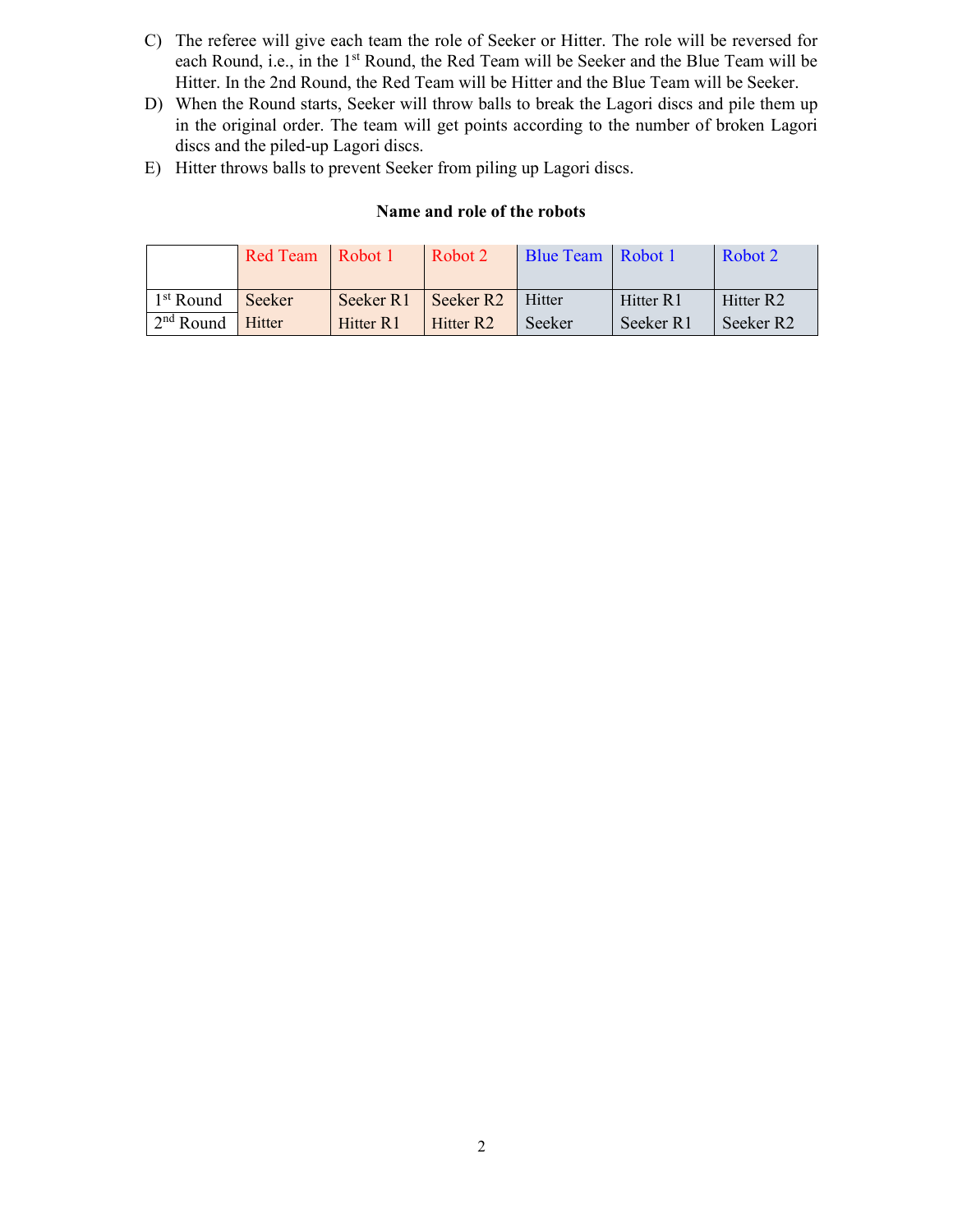

 **Fig. 2 Game Field (Perspective View)**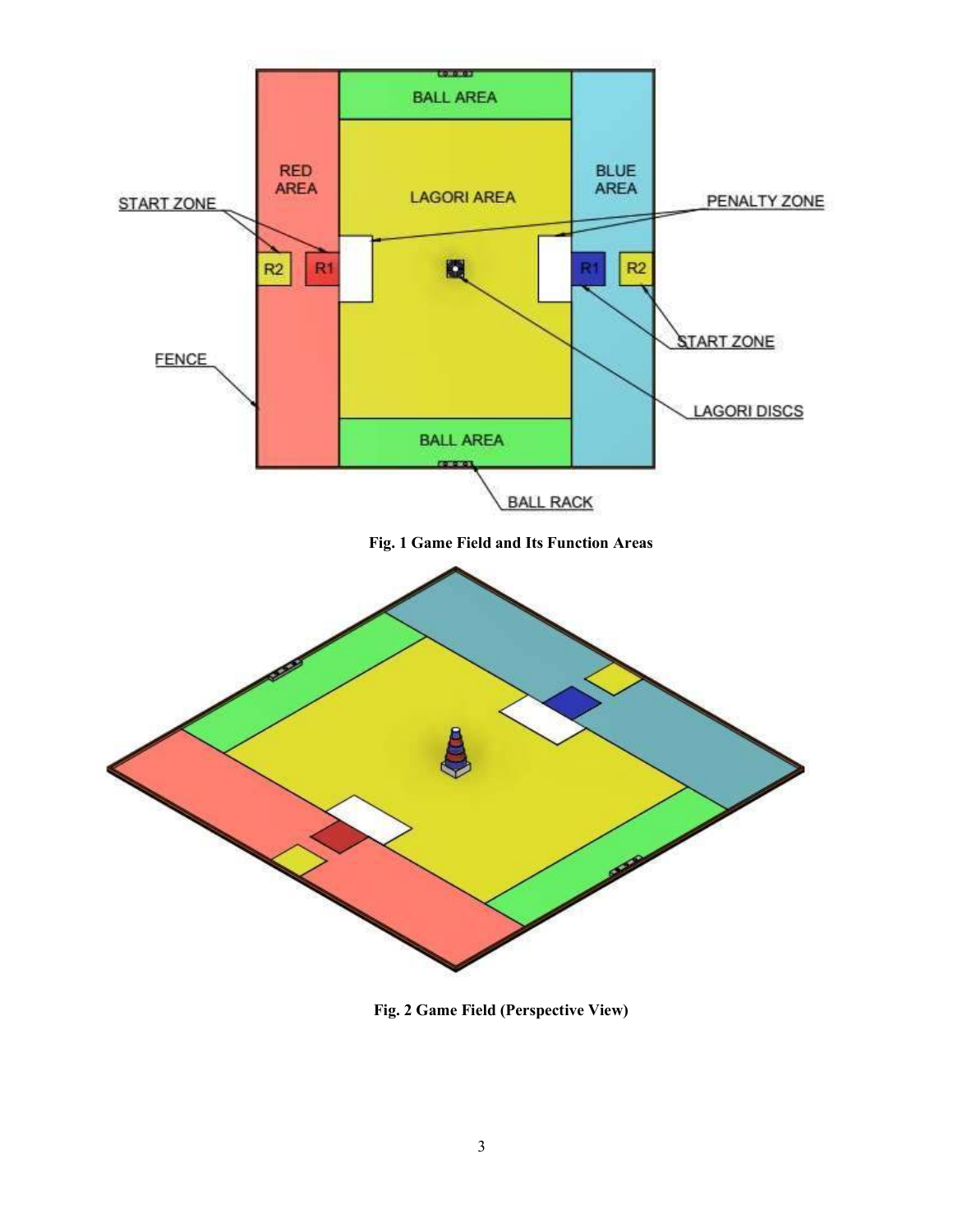## **Game Rules**

## **1. Terms and Definitions**

Terms and definitions used in the rules of Robocon Malaysia 2022 are as follows:

| S. No. | <b>Term</b>       | <b>Definition</b>                                                                                                                             |  |  |
|--------|-------------------|-----------------------------------------------------------------------------------------------------------------------------------------------|--|--|
| 1.1    | Team              | Two teams will be called Red Team and Blue Team.                                                                                              |  |  |
| 1.2    | Robot             | Each team must build two robots, namely, Robot 1(R1) and Robot                                                                                |  |  |
|        |                   | $2(R2)$ . The robots can be manual or automatic.                                                                                              |  |  |
| 1.3    | Seeker            | The referee will give this role to the Red Team in the 1st Round and the                                                                      |  |  |
|        |                   | Blue Team in the 2nd Round.                                                                                                                   |  |  |
|        |                   | Seeker R1 throws Balls from R1SZ to break the Lagori. Seeker R2 piles                                                                         |  |  |
|        |                   | up broken Lagori discs in the Lagori Area. A ball will be placed on top                                                                       |  |  |
|        |                   | of Seeker R2 (Ball on Head) before the round begins.                                                                                          |  |  |
| 1.4    | Hitter            | The referee will give this role to the Blue Team in the 1st Round and the<br>Red Team in the 2nd Round.                                       |  |  |
|        |                   | Hitter R1 and Hitter R2 go to the Ball Area to pick up Balls. Hitter R1                                                                       |  |  |
|        |                   | throws them at the ball on top of the Seeker R2 (Ball on Head) to                                                                             |  |  |
|        |                   | displace it. Hitter R2 can pick up Balls from the Ball Areas and pass                                                                         |  |  |
|        |                   | them to Hitter R1 without the ball touching the field surface.                                                                                |  |  |
| 1.5    | Ball on           | Ball on Head is the ball that is carried on top of Seeker R2 during the                                                                       |  |  |
|        | Head (BH)         | game. The ball has a diameter of 140 mm and a weight of 200 g (size 1                                                                         |  |  |
|        |                   | soccer ball).                                                                                                                                 |  |  |
|        |                   | The Ball on Head must meet the following conditions:                                                                                          |  |  |
|        |                   | It must be placed on the pipe and plate as shown in the drawing.<br>(1)<br>(Please see Fig. 3)                                                |  |  |
|        |                   | $\left( 2\right)$<br>The upper surface of the plate must be fixed at a position                                                               |  |  |
|        |                   | ranging from 1200-1250 mm from the field surface.                                                                                             |  |  |
|        |                   | $\left( 3\right)$<br>No part of R2 should protrude above the surface of the plate.                                                            |  |  |
|        |                   | $\left( 4\right)$                                                                                                                             |  |  |
|        |                   | Each team must make the pipe and plate.<br>The organizer of the contest will provide the ball.                                                |  |  |
| 1.6    | Game              | The field where the robots of teams run and complete their tasks. It is a                                                                     |  |  |
|        | Field             | square area sized 12,000 mm and 12,000 mm. See Fig. 1.                                                                                        |  |  |
|        |                   |                                                                                                                                               |  |  |
| 1.7    | Lagori            | Lagori Area is where Lagori is placed at the center of the game field                                                                         |  |  |
|        | Area              | (Dimensions of this zone is 9,000 mm $\times$ 7,000 mm). During the game,                                                                     |  |  |
|        |                   | only Seeker R2 can move in this area.                                                                                                         |  |  |
| 1.8    | Red Area          | Red Team can move in this area. It has R1 Start Zone and R2 Start                                                                             |  |  |
|        |                   | Zone. Blue Team cannot enter in this area.                                                                                                    |  |  |
| 1.9    | Blue Area         | Blue Team can move in this area. It has R1 Start Zone and an R2 Start                                                                         |  |  |
|        |                   | Zone. Red Team cannot enter in this area.                                                                                                     |  |  |
| 1.10   | Fence             | A fence with a height of 80 mm and a width of 50 mm surrounds the                                                                             |  |  |
|        |                   | outer circumference of the Game Field. The robot cannot touch the top                                                                         |  |  |
|        |                   | and outside of the fence, but it can touch the inside of the fence.                                                                           |  |  |
| 1.11   | <b>Start Zone</b> | The Red Area and Blue Area have four start zones for two robots of<br>each team. The size of all start zones is $1,000$ mm $\times$ 1,000 mm. |  |  |
|        | (SZ)              |                                                                                                                                               |  |  |
|        |                   | Red Area: R1 Start Zone (R1SZ) · R2 Start Zone (R2SZ)                                                                                         |  |  |
|        |                   | Blue Area: R1 Start Zone (R1SZ) $\cdot$ R2 Start Zone (R2SZ)                                                                                  |  |  |
|        |                   |                                                                                                                                               |  |  |
| 1.12   | Penalty           | A zone where a part of the robot must not stay for more than 10                                                                               |  |  |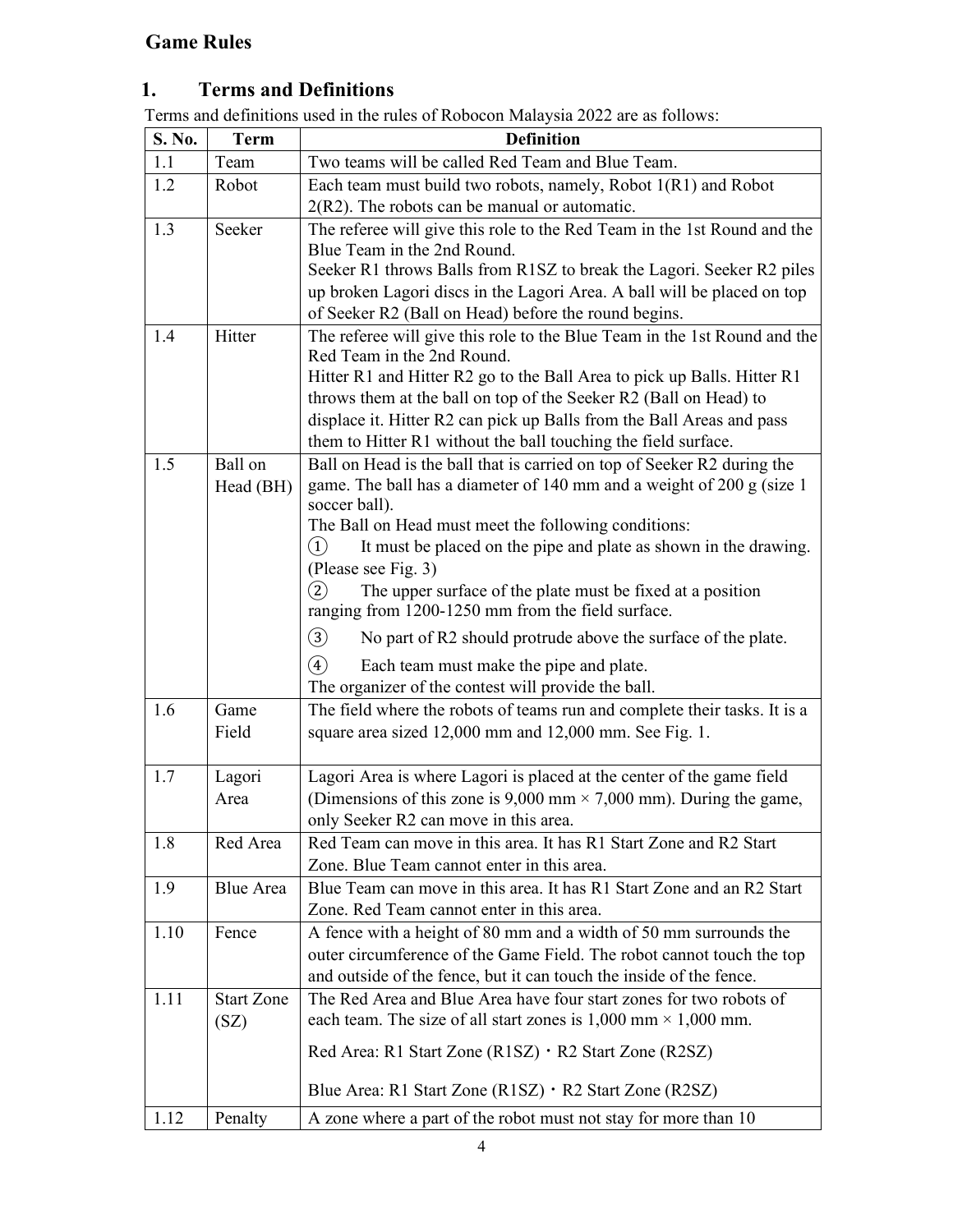|      | Zone (PZ)                        | seconds, including the space above. If it exceeds 10 seconds, it will be a                                                                                                                                                                                                                                                                                                                                                                                                  |
|------|----------------------------------|-----------------------------------------------------------------------------------------------------------------------------------------------------------------------------------------------------------------------------------------------------------------------------------------------------------------------------------------------------------------------------------------------------------------------------------------------------------------------------|
|      |                                  | compulsory retry. (Please see Fig. 1)                                                                                                                                                                                                                                                                                                                                                                                                                                       |
| 1.13 | Seeker                           | A ball with a diameter of 140 mm and a weight of 200 g (size 1 soccer                                                                                                                                                                                                                                                                                                                                                                                                       |
|      | <b>Balls</b>                     | ball) for the Seeker to throw and break the Lagori.                                                                                                                                                                                                                                                                                                                                                                                                                         |
|      |                                  | Team members will load the Seeker Balls to the Seeker R1 during the                                                                                                                                                                                                                                                                                                                                                                                                         |
|      |                                  | setting time. Up to 3 balls can be loaded.                                                                                                                                                                                                                                                                                                                                                                                                                                  |
|      |                                  | The balls are to be provided by the organizer of the contest.                                                                                                                                                                                                                                                                                                                                                                                                               |
| 1.14 |                                  | Hitter Balls $\vert$ A ball with a diameter of 140 mm and a weight of 200 g (size 1 soccer                                                                                                                                                                                                                                                                                                                                                                                  |
|      |                                  | ball) for the Hitter to throw and hit the Ball on Head. A total of 6 Hitter                                                                                                                                                                                                                                                                                                                                                                                                 |
|      |                                  | Balls are arranged on the Ball Racks in the Ball Areas.                                                                                                                                                                                                                                                                                                                                                                                                                     |
|      |                                  | The balls are to be provided by the organizer of the contest.                                                                                                                                                                                                                                                                                                                                                                                                               |
| 1.15 | <b>Ball Area</b>                 | There are two Ball Areas in the Game Field, each with three Hitter                                                                                                                                                                                                                                                                                                                                                                                                          |
|      |                                  | Balls. Before the Round starts, the balls are placed on the Ball Racks as                                                                                                                                                                                                                                                                                                                                                                                                   |
|      |                                  | shown in the separate drawing. Only Hitter can enter these areas.                                                                                                                                                                                                                                                                                                                                                                                                           |
| 1.16 | <b>Ball Rack</b>                 | There is a Ball Rack with length of 1,000 mm, width of 150 mm, and<br>height of 100 mm in each Ball Area. Three (3) balls in each, total of 6<br>balls are arranged in the Ball Racks. Those balls are placed on holes<br>with diameter of 10 cm.                                                                                                                                                                                                                           |
|      |                                  | The Ball Racks are fixed to the field. (Please see Fig. 1)                                                                                                                                                                                                                                                                                                                                                                                                                  |
| 1.17 | Lagori                           | It is a tower with five $(5)$ cylindrical discs to be placed top of one<br>another on a square base of size $(500 \text{ mm} \times 500 \text{ mm} \text{ and } 200 \text{ mm} \text{ high})$ .<br>The height of each disc is 200 mm. Diameters of the discs are 500 mm<br>(bottom), 425 mm, 350 mm, 275 mm, and 200 mm (top). The material<br>is POLYURETHANE Foam of density 14 kg per meter cubed. Note<br>that "top" and "bottom" surfaces of each disc are uncollated. |
|      |                                  | The Lagori disc which has gone out of the Lagori Area including its<br>space above, even partially, cannot be used again.<br>The bottom surface of the Lagori disc with a diameter of 500mm will be<br>pasted with the Sunmica/Formica/Laminate. This is the<br>same<br>Sunmica/Formica/Laminate pasted on the top surface of the Lagori Base.                                                                                                                              |
| 1.18 | Lagori<br><b>Break</b>           | Seeker R1 breaks the Lagori by throwing the Seeker Ball. Lagori is<br>considered broken if a part of Lagori disc(s) come in contact with the                                                                                                                                                                                                                                                                                                                                |
|      |                                  | field surface.                                                                                                                                                                                                                                                                                                                                                                                                                                                              |
| 1.19 | <b>Break</b><br><b>Shot Time</b> | The period that Seeker R1 can break the Lagori, which is the first 30<br>seconds of each Round. If Seeker fails to break any of the Lagori discs<br>within this time, the Round will end.                                                                                                                                                                                                                                                                                   |
| 1.20 | Lagori Pile                      | Seeker R2 collects the broken Lagori discs and pile them up in the                                                                                                                                                                                                                                                                                                                                                                                                          |
|      |                                  | original order is called "Lagori Pile". (Please see Fig. 4)                                                                                                                                                                                                                                                                                                                                                                                                                 |
|      |                                  | However, if there is a Lagori disc which has gone out of the Lagori                                                                                                                                                                                                                                                                                                                                                                                                         |
|      |                                  | Area and cannot be used, you can continue piling up the Lagori except<br>for that disc.                                                                                                                                                                                                                                                                                                                                                                                     |
| 1.21 | Perfect                          | When Seeker breaks all 5 Lagori discs and piles all of them back                                                                                                                                                                                                                                                                                                                                                                                                            |
|      |                                  |                                                                                                                                                                                                                                                                                                                                                                                                                                                                             |
|      | Lagori                           | successfully.                                                                                                                                                                                                                                                                                                                                                                                                                                                               |

## **2. Game**

Each Round is 90 secs and the total game time is 3 min.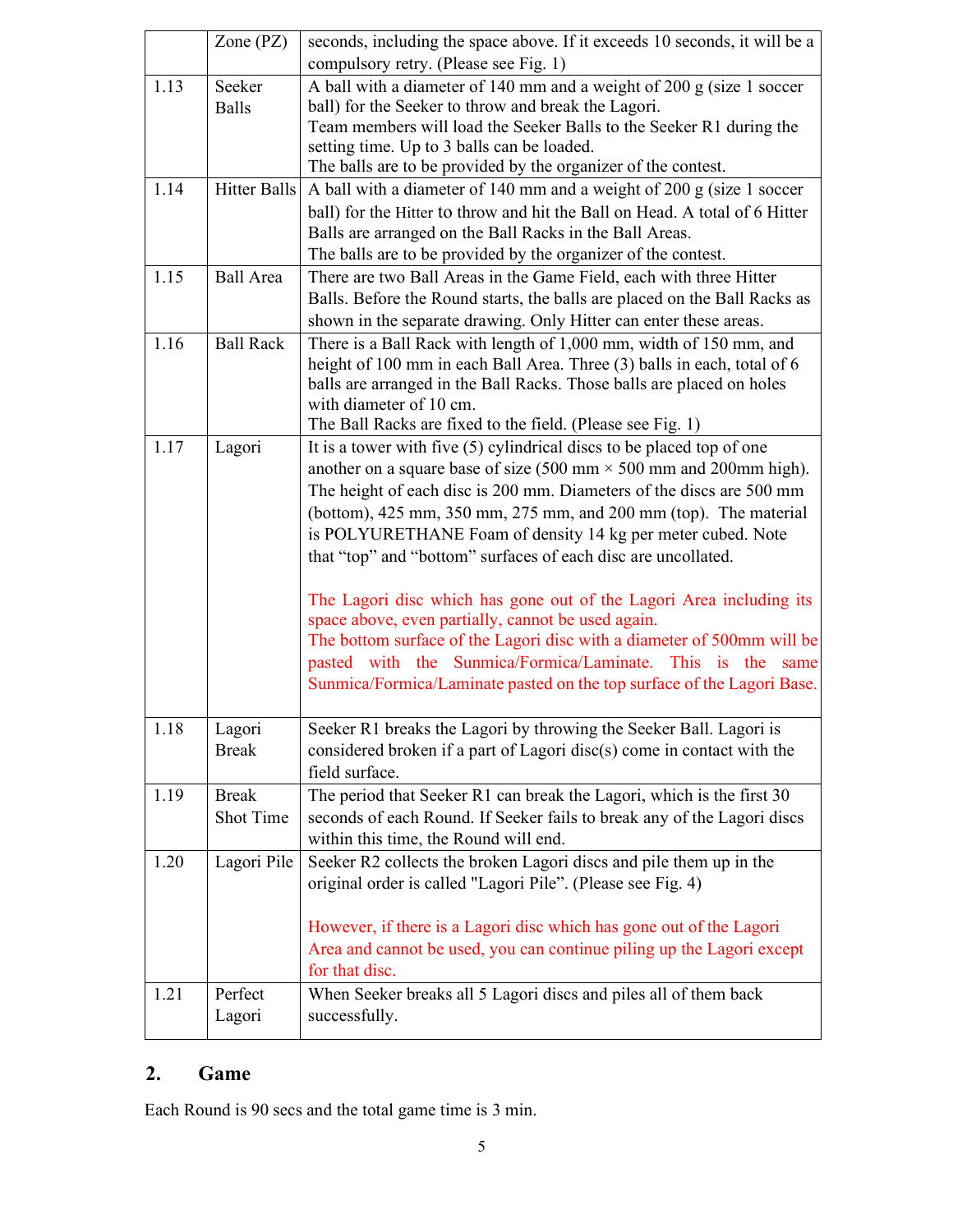#### 2.1 Game Procedure



- Before the start of the game
- 2.1.1 Both teams place their robots in their start zone in the field before the Setting Time.
- 2.1.2 Referee will give the one-minute setting time before each Round starts.
- Three team members and a maximum of three pit crews can start setting their robots.
- 2.1.3 Team members can load up to 3 Seeker Balls on the Seeker R1 during the setting time.
- 2.1.4 During the setting time, the team will set up the Ball on Head in the Seeker R2.





 **Fig. 3 Ball on Head** 



**Fig. 4 Lagori Pile**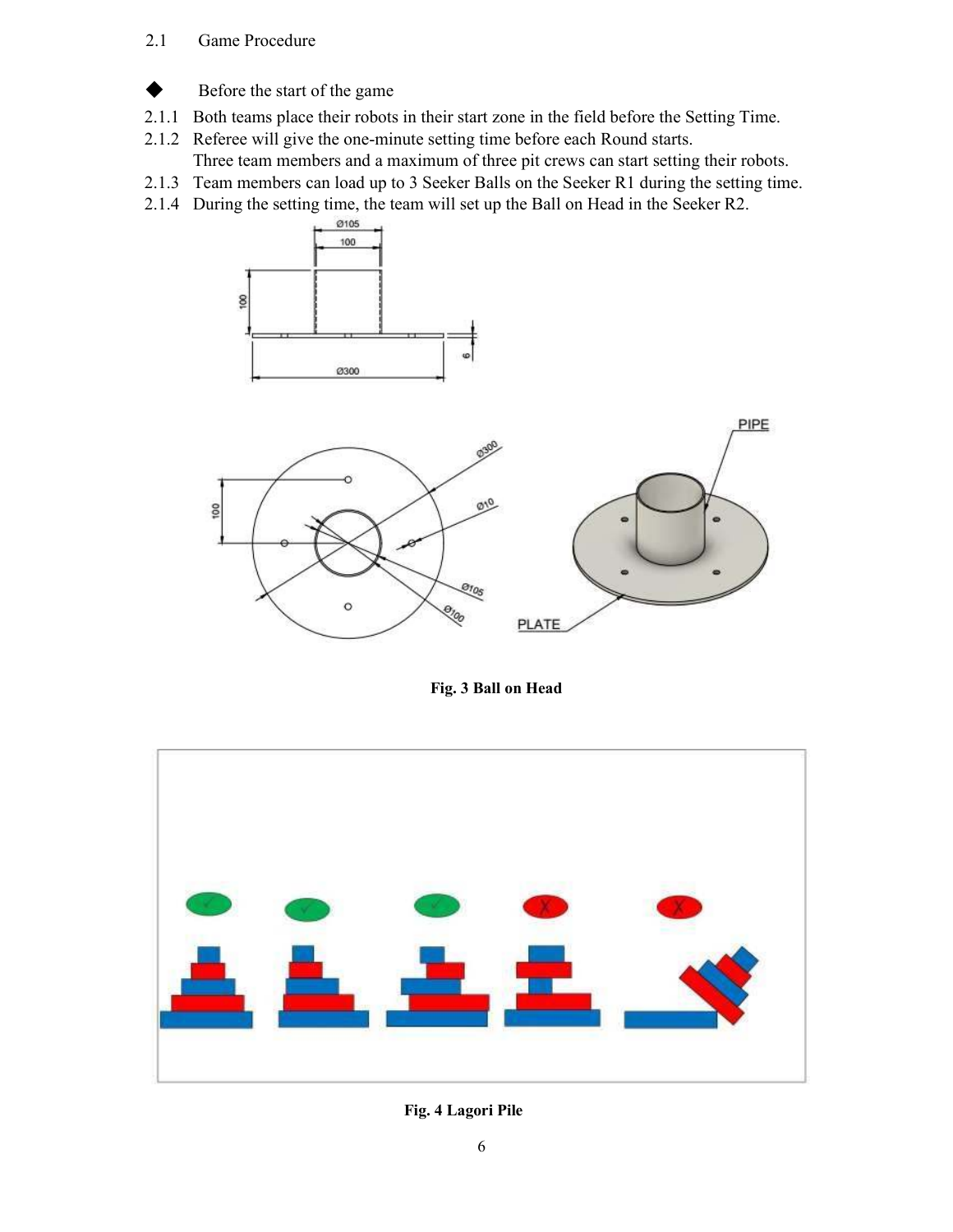- 2.1.5 If the team fails to complete the setting within the given time, the setting can be resumed after the start of the game. Once the setting is done, the team can start the robot with the referee's permission.
- 2.1.6 Before the game starts, R1 and R2 must be in their respective start zones, including the space above.

#### $\blacklozenge$  During the game

When the Setting Time is over, the game will start with the start of Round 1.

- 2.1.7 Team members must stay outside of the field except when the team members push start buttons of the Robots and retry.
- 2.1.8 Team members must not touch Lagori during the game. (Please refer to 2.5.7 and 2.5.8 for exceptions)
- 2.1.9 Team members must not touch any ball except for a retry during the game.
- 2.1.10 When Round 1 starts, Seeker R1 throws Seeker Balls to break the Lagori. However, Seeker R1 can throw the balls only when all of its contact surfaces with the field are in the R1SZ. The seeker will score points according to the number of broken Lagori discs. Seeker can throw Seeker Balls up to 3 times during the Break Shot Time (30 seconds). The speed of the ball must be less than 30km/h. \* Measured 4m away from the front with a speed gun (Bushnell Speed Star V).
- 2.1.11 When all 5 Lagori discs are broken or the Break Shot Time is finished, after the referee's signal, the Seeker R2 can start piling up the Lagori discs in the remaining time in the Round. The seeker will earn points according to the number of Lagori discs piled up.
- 2.1.12 When all Lagori discs have been broken or the Break Shot Time is finished, after the referee's signal, Hitter's R1 and R2 can start moving to pick up the Hitter Balls
- 2.1.13 Hitter R1 can throw the Hitter Balls at the Ball on Head of Seeker R2 to displace it. Hitter R2 can pick up Hitter Balls from the Ball Areas and pass them to Hitter R1. While passing from Hitter R2 to Hitter R1 the balls should not touch the field surface. Hitter R1 can throw the balls only when all of its contact surfaces with the field are in the R1SZ. The speed of the ball must be less than 30km/h. \* Measured 4m away from the front with a speed gun (Bushnell Speed Star V).
- 2.1.14 Hitter R1 must displace the Ball on Head directly using a Hitter ball. If the Hitter Ball thrown by Hitter R1 does not hit the Ball on Head directly and the Ball on Head is displaced, the Hitter will be forced to retry and cannot restart for 15 seconds. The Seeker team members reset the Ball on Head immediately.
- 2.1.15 A Round ends when one of the following conditions is fulfilled;
	- ① When Seeker finishes "Lagori Pile."
	- ② The Hitter Ball displaces the Ball on Head of Seeker R2.
	- ③ 90 seconds have passed from the start of the Round.
- 2.1.16 When the 1st Round is over, the game will be suspended and both teams must move their robots quickly to their respective Start Zone. Then one minute Setting Time will start immediately. Blue Team which will be the next Seeker, can load up to 3 Seeker Balls to R1. After that, with the referee's signal, the game will restart with Round 2.
- 2.1.17 The game will finish when the 2nd Round is over.

## **2.2 Tasks of robots**

#### **Seeker R1**

2.2.1 The task of Seeker R1 is "Lagori Break."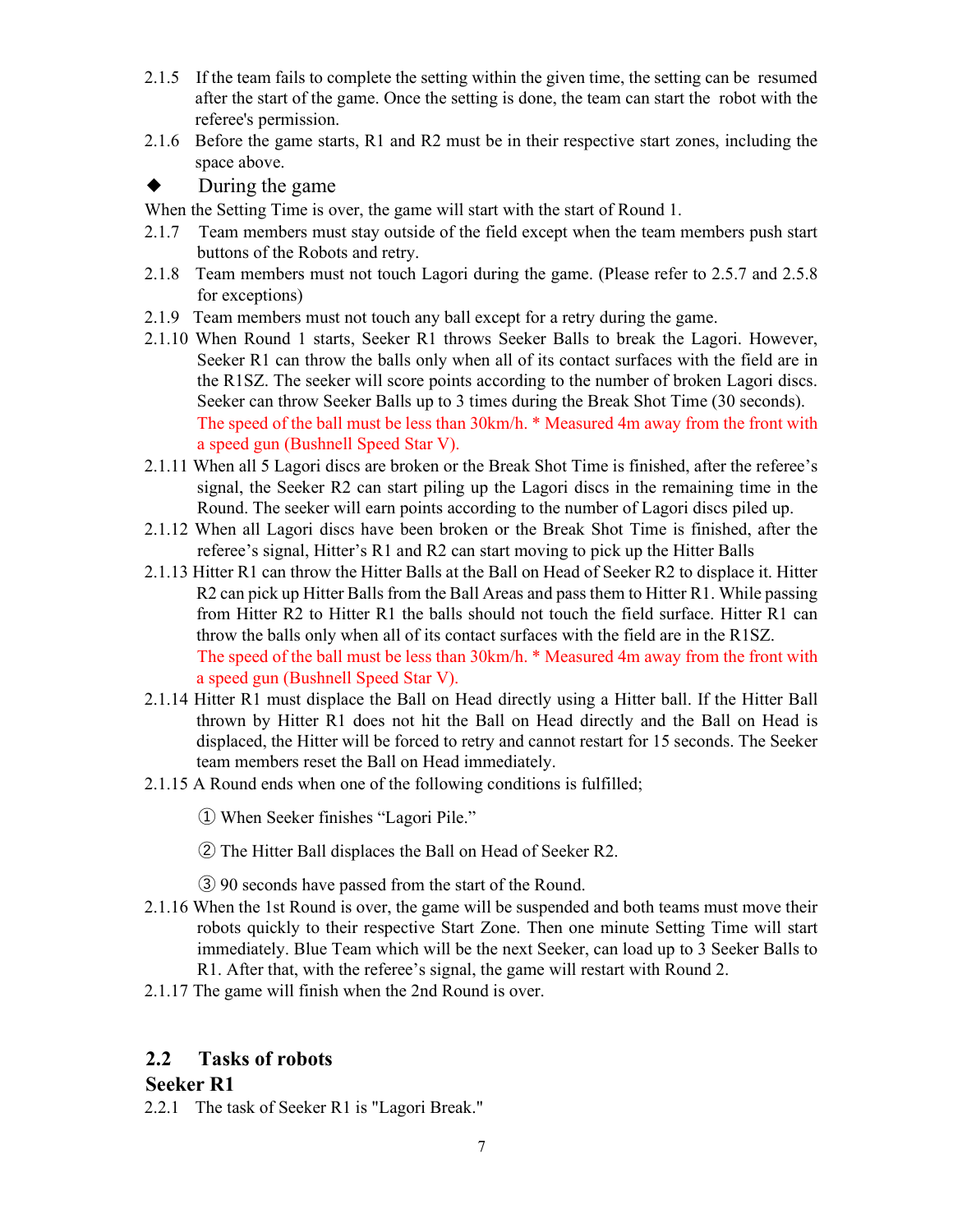- 2.2.2 When the Round starts, R1 throws the Seeker Balls from R1SZ and breaks the Lagori during the 30-second Break Shot Time.
- 2.2.3 When throwing Seeker Balls, the ground plane of the robot must not leave the R1SZ, but it is allowed to extend outside in the space above.
- 2.2.4 Only one Seeker Ball can be thrown at a time. R1 can throw balls continuously, one after the other.
- 2.2.5 "Lagori Break' finishes when one of the following conditions is fulfilled.
	- $(1)$  When R1 breaks all the 5 Lagori discs.
	- ②When all the three Seeker Balls have been thrown.
	- ③When the Break Shot Time is finished.
	- The referee will give signals at the time of  $(1)/(2)/(3)$  completion.

#### **Seeker R2**

- 2.2.6 The task of Seeker R2 is "Lagori Pile."
- 2.2.7 R2 can leave R2SZ after "Lagori Break" is finished.
- 2.2.8 R2 will enter the Lagori Area and start piling up the Lagori.
- 2.2.9 If R2 displaces Ball on Head by itself, the team must retry.
- 2.2.10 The Round is finished when one of the following conditions is met:
	- ①When all the broken Lagori discs are piled up.
	- ②When the Hitter Ball thrown by the Hitter R1 hits the Ball on Head or the pipe or plate of the Ball on Head and the Ball on Head is displaced.

\* "Displace Ball on Head" means that the ball is in the state of being separated from the top surface of the pipe.

③ When 90 seconds have passed from the start of the Round. The

referee will give signals at the time of  $(1)/(2)/(3)$  completion.

## **Hitter R1**

- 2.2.11 The task of Hitter R1 is to throw the balls to the Ball on Head of Seeker R2. R1 can also pick up Hitter Balls from Ball Areas.
- 2.2.12 After the 'Lagori Break' is finished, R1 can leave the R1SZ to pick up the Hitter Balls.
- 2.2.13 The Hitter R1 can pick up Hitter Balls from the Ball Areas or receive them from R2. When R1 receives a ball from R2, the ball should not touch the field surface. Once the ball touches the field, the ball cannot be used again.
- 2.2.14 Once R1 has the Hitter Balls, it can throw them from the R1SZ to the Ball on Head of the Seeker R2.
- 2.2.15 While throwing Hitter Balls, R1 must not leave R1SZ. It must not extend into the space outside.
- 2.2.16 The Hitter Ball can be thrown, only one at a time. It can throw balls continuously, one after the other.
- 2.2.17 If Hitter throws the Hitter Balls to hit the Lagori discs piled up on the base and the Lagori discs are broken, the Round is finished, and Seeker's "Lagori Pile" is considered to be achieved.

 The same points will be added, as all the Lagori discs (that the Seeker has broken during the Lagori Break) piled up.

- 2.2.18 If the Hitter Ball thrown by Hitter R1 hits any part other than the plate and the pipe of Seeker R2 and the Ball on Head is displaced, the Hitter will be forced to retry and cannot restart for 15 seconds. Meanwhile, the Seeker team members should stop the Seeker R2 and enter the field and reset Ball on Head.
- 2.2.19 Hitter Balls must not hit the Lagori discs intentionally.
- 2.2.20 R1 can throw up to 6 Hitter Balls before the end of the Round.
- 2.2.21 Once thrown, Hitter Balls are not allowed to be reused.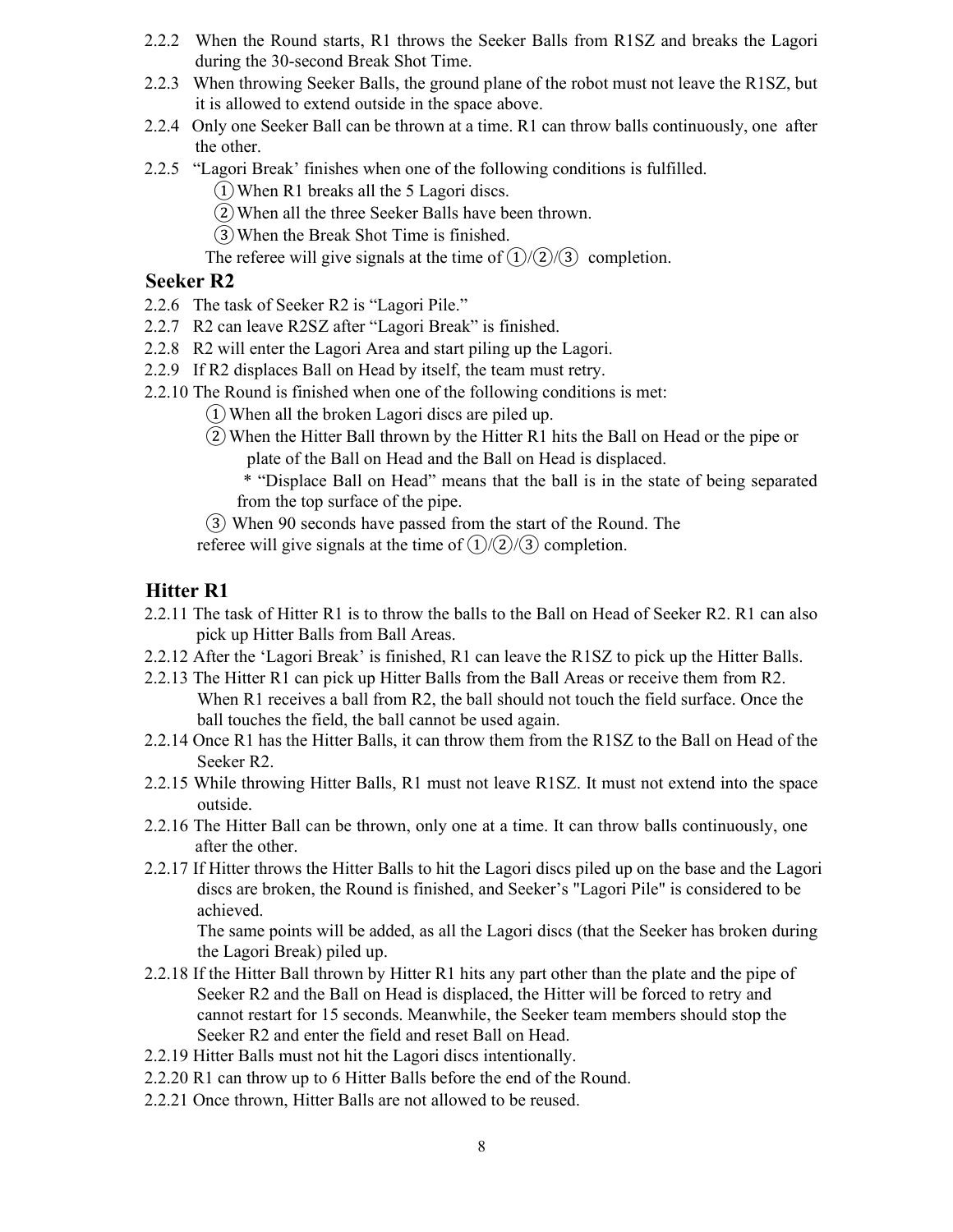## **Hitter R2**

- 2.2.22 Hitter R2 can pick up Hitter Balls from the Ball Areas and pass them to Hitter R1 without touching the field surface.
- 2.2.23 R2 must not throw Hitter Balls at the Ball on Head.

## **2.3 Scores**

2.3.1 Lagori Break

Seeker gets 5 points for each Lagori disc broken. The team can earn up to 25 points.

2.3.2 Lagori Pile

Seeker gets 10 points for each Lagori disc piled up. The team can earn up to 50 points.

## **2.4 Deciding the winner**

At the end of the game, the winner will be decided in the following order:

- a) The team with the highest total score.
- b) If there is a tie, the winner will be decided in the following order:
- ⅰThe team that displaced the opponent's Ball on Head
- ⅱThe team with a shorter time from the start of the Round until the completion of the 'Lagori Pile (including Perfect Lagori)'.
- ⅲ Team with a higher score of "Lagori Pile."
- ⅳ To be decided by the judges

## **2.5 Retry**

- 2.5.1 If needed the team can apply for a retry. Retrying can only be done with the permission of the referee.
- 2.5.2 If the robot violates the rules, the robot will be forced to retry according to the referee's instructions.
- 2.5.3. When retrying, both robots of the team must return to their respective SZs and restart.
- 2.5.4 The starting place of retry of each robot is their respective SZ.
- 2.5.5 During the retry, team members can adjust and change the position of the Balls mounted on the robots.
- 2.5.6 During the retry, team members cannot pick up the used Seeker Balls and Hitter Balls.
- 2.5.7 Team members cannot touch Lagori during the retry. However, it is allowed only if the robot cannot restart without touching the Lagori.
- 2.5.8 If it is unavoidable to touch the Lagori, the Lagori will be returned to the Lagori area according to the referee's instructions.
- 2.5.9 There is no limit to the number of retries. Retry must be done according to this Rulebook with the approval of the referee.

## **3. Robots**

- 3.1 Each robot cannot be split into sub-units or connected by flexible cords during the game. The robots are not allowed to suction or to stick on the game field.
- 3.2 The robots in the contest must be built by team members from the same university or college, or polytechnics.
- 3.3 Teams are not allowed to bring or set up any equipment around the field, except robots and spare parts used in the game and some tools/devices used in setting time.
- 3.4 Robot Size
- 3.4.1 At the game beginning, each robot must be less than 1,000 mm in length and 1,000 mm in width.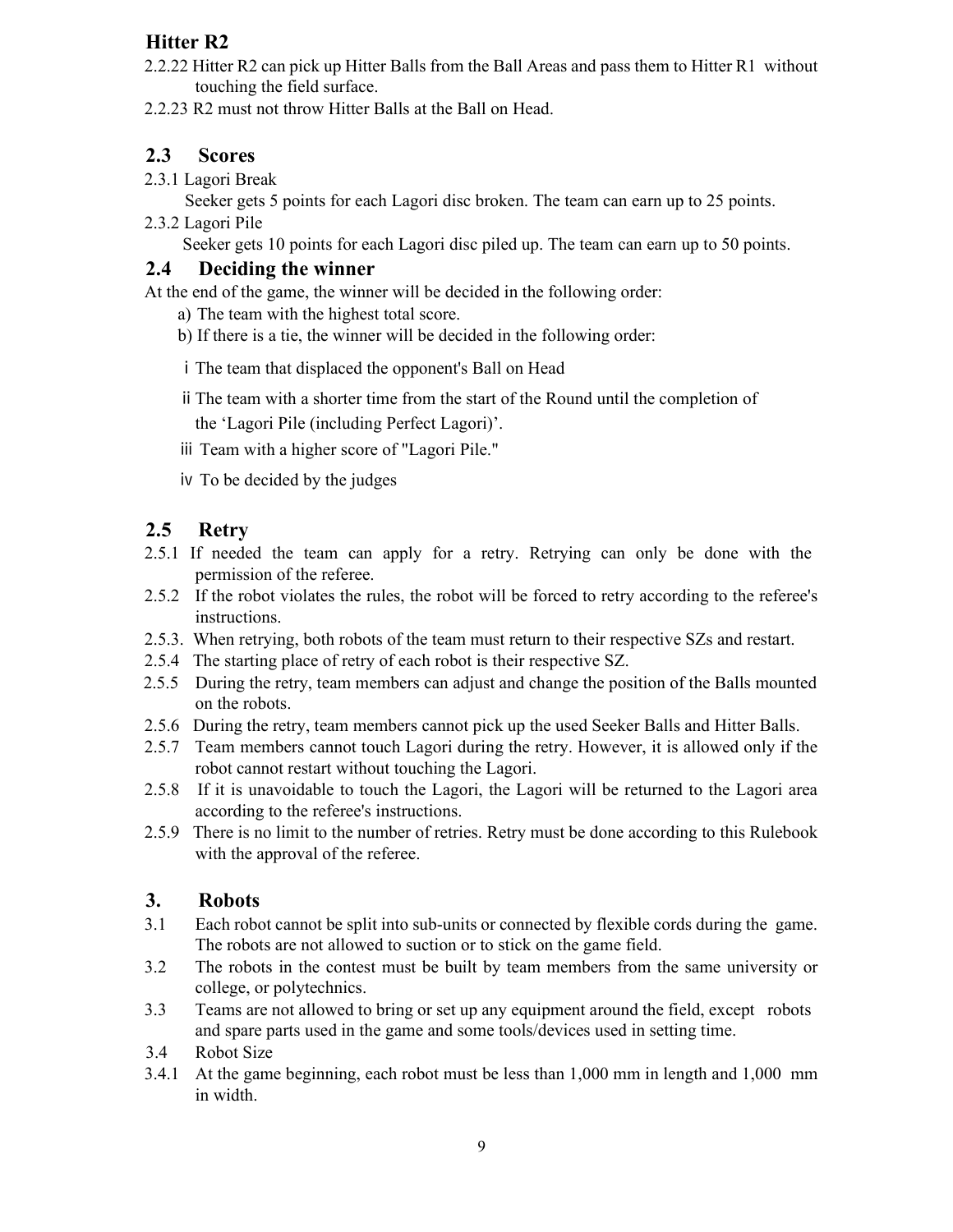- 3.4.2 There is no height limit for both teams' R1. The height of both teams' R2 must always be lower than the top surface of the Ball on Head plate (1,200 mm-1,250 mm).
- 3.4.3 When cables are used to control a robot, the length of the cable is unlimited. However, the teams should be careful to avoid cable winding with the field facilities and game objects.
- 3.4.4 Both for wireless or cable operation, the team members are not allowed to enter the Lagori Area and Ball Areas.

#### 3.5 Weight of Robots

The total weight of two robots, controllers, the primary set of batteries used in the game must not exceed 50 kg. Any other equipment that the team brings for setup purposes, tools, air containers, and backup batteries (of the same type as that initially installed in the robot) are exempt.

#### 3.6 Power Source of Robots

- 3.6.1 Each team shall prepare its own power source.
- 3.6.2 Teams can use only batteries, compressed air, and/or elastic force as power source.
- 3.6.3 The nominal voltage of any battery used in the robot, controller, and any other devices during the game shall not exceed 24V. However, when connecting batteries in series, the total voltage must be 24V or less.
- 3.6.4 Measured voltage should be set to 42V or less by actual measurement. If the power supply system includes multiple isolated circuits, voltage in each system must be 42V or less.
- 3.6.5 Teams using compressed air must use either a container made for the purpose or a plastic bottle in pristine condition prepared appropriately. Air pressure must not exceed 600 kPa.
- 3.6.6 Any power source deemed dangerous may be banned from use.

#### 3.7 Communication

- 3.7.1 Two robots in a team are permitted to cooperate and communicate with each other to complete the task.
- 3.7.2 For radio frequency communication, teams are only permitted to use Wi-Fi (IEEE 802.11), Zigbee (IEEE 802.15), and Bluetooth for the communications between controller and robot and between two robots. The organizer will not control the environment of Wi-Fi, Zigbee or Bluetooth.
- 3.7.3 During the test run before the contest, referees, will inspect the robots. Robots that do not meet the above requirements will not be allowed to participate in the game.

## **4. Violations**

The team will be subjected to a compulsory retry for each violation and such retry does not affect the opponent team. Following actions are considered a violation:

- 4.1 Any team member touches any part of a robot, except the controller of the manual robot and in situations this Rulebook permits.
- 4.2 Any robot enters the prohibited areas and zone and extends into the space above them.
- 4.3 A part of the robot stays in the Penalty Zone, including the space above for 10 seconds or more.
- 4.4 Any robot made flying start without waiting for the referee's permission after Lagori Break.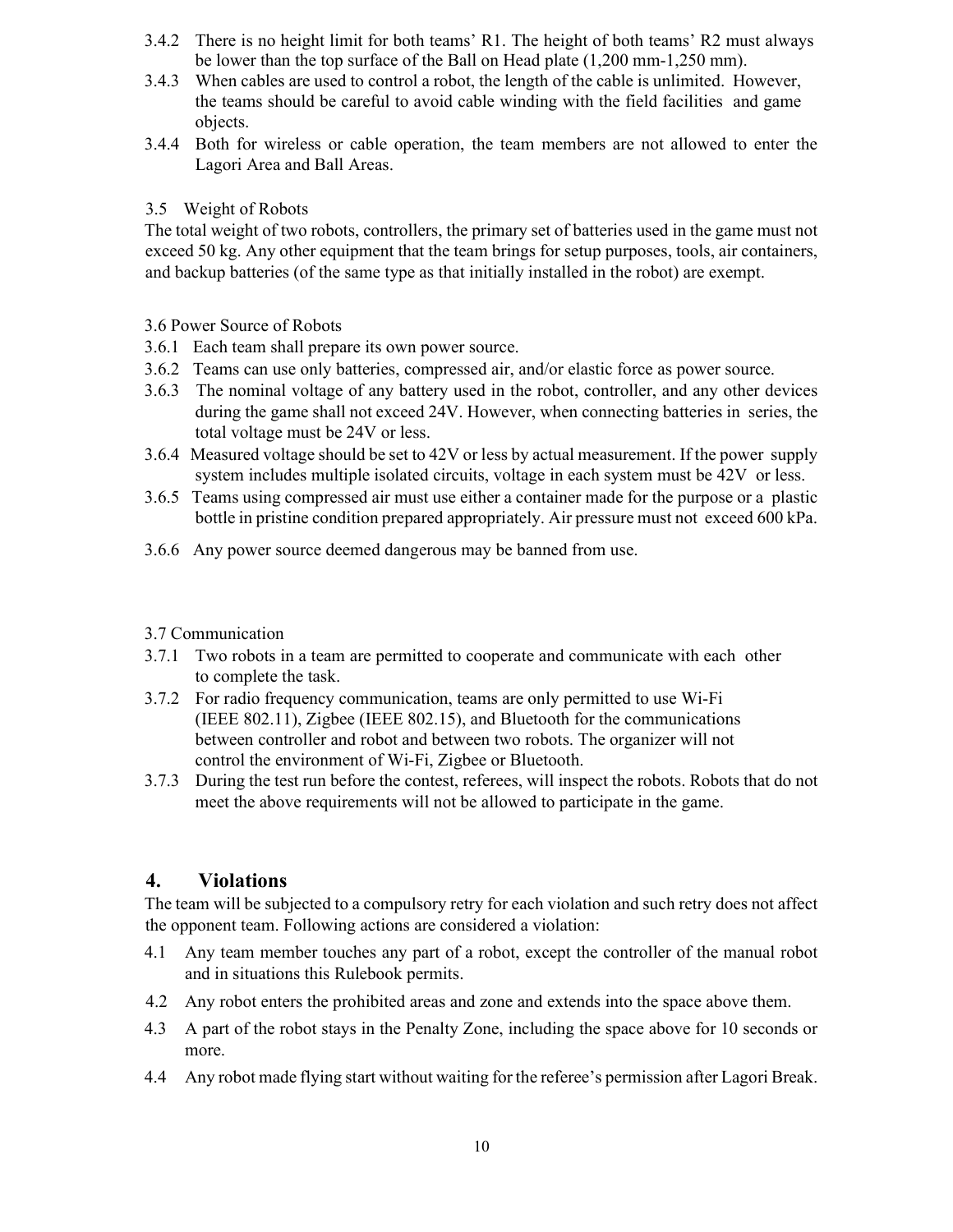## **5. Disqualifications**

A team will be disqualified if it takes any of the following actions during the game:

- 5.1 The design and build of the robot are not following the rulebook.
- 5.2 The team intentionally damages or tries to damage the field, facilities, game objects or opponent's robots. Mainly when it is judged that Hitter R1 is aiming at a part of the opponent's robot instead of Ball on Head (BH), the team will be disqualified.
- 5.3 The team performs any acts that are not in the spirit of fair play.
- 5.4 The team fails to obey instructions or warnings issued by referees.

## **6. Safety**

The design and build of robots should not pose any kind of danger to any person at the competition scene.

- 6.1 All robots must be designed and built to cause no damage to any robots of the opposing team or the field.
- 6.2 Attach an actual emergency stop button on the robot. A real visible emergency stop button is to be connected to each of the robots to enable one to shut down the robot in case of loss of control at any time.
- 6.3 Team members must wear helmets, and safety goggles during the games and test runs.
- 6.4 The use of explosives, fire, or dangerous chemicals is prohibited.
- 6.5 Accumulators, lead-acid batteries are not allowed.
- 6.6 In designing and using the laser or infrared beams, full care must be taken to protect all persons at the venue from harm during all procedures. In particular, the beams must be so oriented that they cannot shine into the spectators' eyes.
- 6.7 If the laser is used, it must be of class 2 or less.
- 6.8 When using radio for signal transmission, teams must design systems, circuits, and mechanisms and ensure they do not go out of control and/or move dangerously even if a short circuit occurs or a connection is broken.
- 6.9 When teams have multiple power supply systems, teams must design the circuits and mechanisms not to go out of control or move dangerously no matter which power supply is lost or regardless of the order of turning on the power.
- 6.10 To avoid starting a fire or smoking by the overload of a motor stall and so on, proper current limiting devices such as a circuit breaker must be installed to power supply circuits.
- 6.11 Use wires, connectors, terminals, etc., with a rated current equal to or higher than the assumed maximum current.